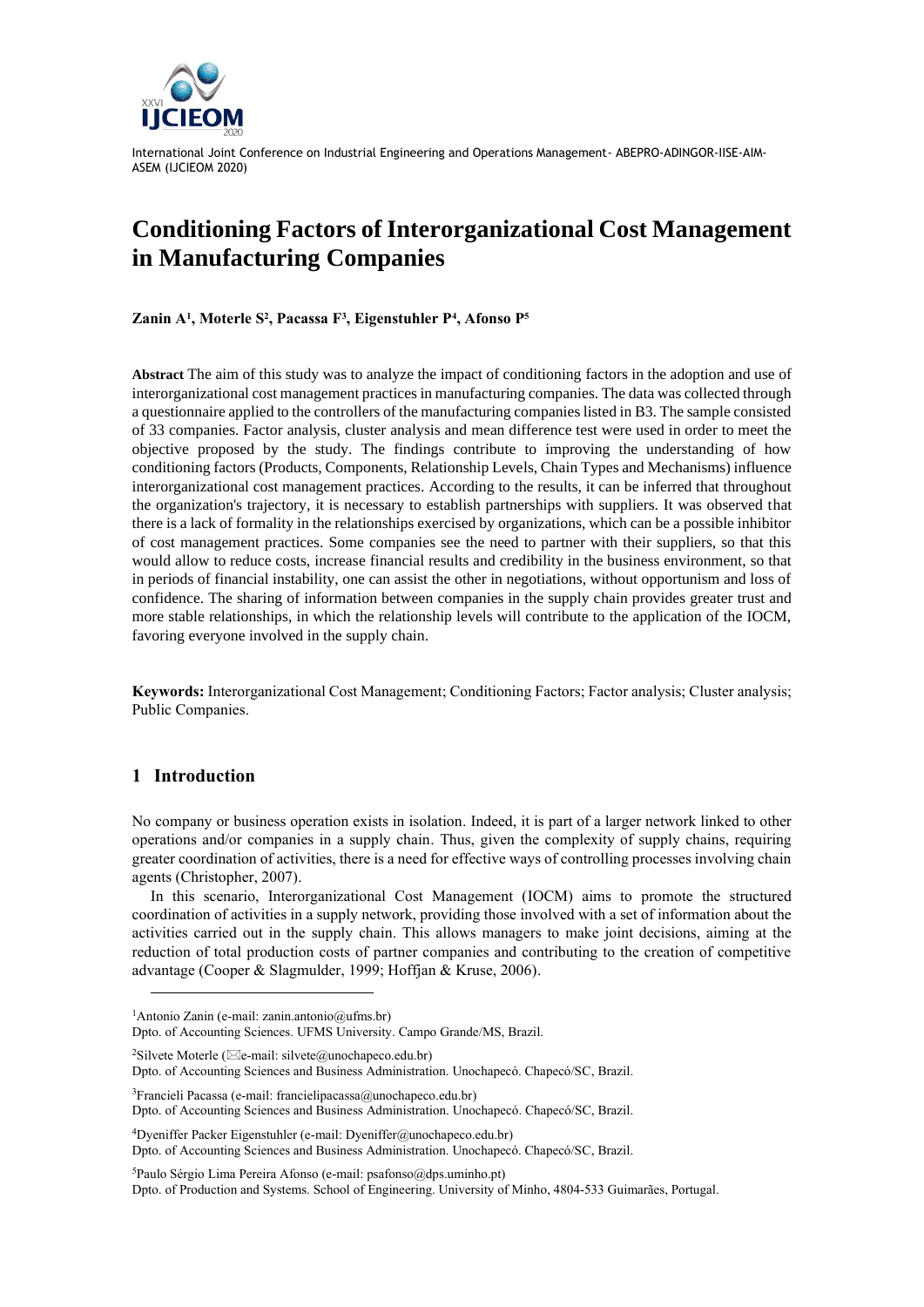

However, for the success of business strategies that rely on the effective use of IOCM, a cooperative relationship among the involved agents is necessary. Several authors have been discussing the conditioning factors (Products, Components, Levels of Relationship, Types of Chain, Mechanisms) that can interfere as facilitators or inhibitors of ICOM practices(Camacho, 2010; Coad & Cullen, 2006; Cooper & Slagmulder, 1999, 2003, 2004; Hoffjan & Kruse, 2006; Souza & Rocha, 2009; Souza, 2008).

Thus, there is a need to investigate whether factors internal and external to organizations, related to products, components, relationship levels, types of chain and organizational control mechanisms, become conditioning factors of IOCM. Few studies can be found in the literature that discussed the adoption and use of interorganizational cost management practices in manufacturing companies.

Thus, in this research, the conditioning factors of the adoption and use of interorganizational cost management practices in industrial companies listed in the Brazilian stock exchange ("Brazil, Bolsa, Balcão" or "B3"), were studied.

The relevance of the research is related to the need to check whether organizational performance and conditioning factors promote a better relationship between the members of the supply chain. Furthermore, it is justified due to fact that the vast majority of research on IOCM, is based on case studies, therefore, there is a gap regarding the analysis of the applicability of IOCM from a much more large scale perspective, mainly regarding publicly traded companies with shares available on the stock exchange of values. Thus, the study intends to contribute theoretically to the disclosure of the IOCM practices adopted by industrial companies listed in B3, whether Brazilian or international.

## **2 Theoretical Framework**

According to Cooper and Slagmulder (1999) IOCM is a facilitating tool for cooperation between different organizations in a supply chain, through coordinated actions, aiming a better performance for all involved. Supply chain cooperation ends up benefiting all participants, reducing costs and creating value (Coad & Cullen, 2006). IOCM enables the expansion of the relationship, greater sharing of information related to accounting in general and costs in particular, in addition to promoting trust and building relationships at strategic level in order to reduce costs and obtain competitive advantage (Khare et al., 2012; Moura & Lima, 2016; Vanathi & Swamynathan, 2014).

Precursors in the approach to IOCM, Cooper and Yoshikawa (1994) and Cooper and Slagmulder (1999, 2003, 2004), proposed a conceptual model with five categories of conditioning factors that can influence the adoption and use of IOCM, which are: Product, Components, Levels Relationship, Chain Types and Mechanisms. This conceptual model was discussed later by other authors, such as Coad and Cullen (2006), Duarte (2017), Kajüter and Kulmala (2005); Souza and Rocha (2009), Souza (2008) and Barbosa et al. (2012). According to Souza and Rocha (2009), the applicability of IOCM must pass through the analysis of the conditioning factors in its five dimensions, in order to identify whether the characteristics of the chain favor the practice of this strategy.

The product conditioning factor takes into consideration product characteristics, such as their functions and profitability. The purpose is to understand if specific products or some product's characteristics turn those products more able for the application of the IOCM philosophy (Camacho, 2010; Cooper & Slagmulder, 1999, 2004; Souza, 2008).

The component factor considers the existence of technological restrictions and value index (relating cost to the degree of importance of the supply resource) that can be found in the supply chain (Cooper & Slagmulder, 1999; Souza, 2008).

In turn, relationship types and levels are also conditioning factors because there are different levels of stability, cooperation, trust and interdependence between companies, characteristics that make more or less favorable and effective the IOCM approach (Cooper & Slagmulder, 1999; Farias et al., 2016; Kajüter & Kulmala, 2005; Souza & Rocha, 2009).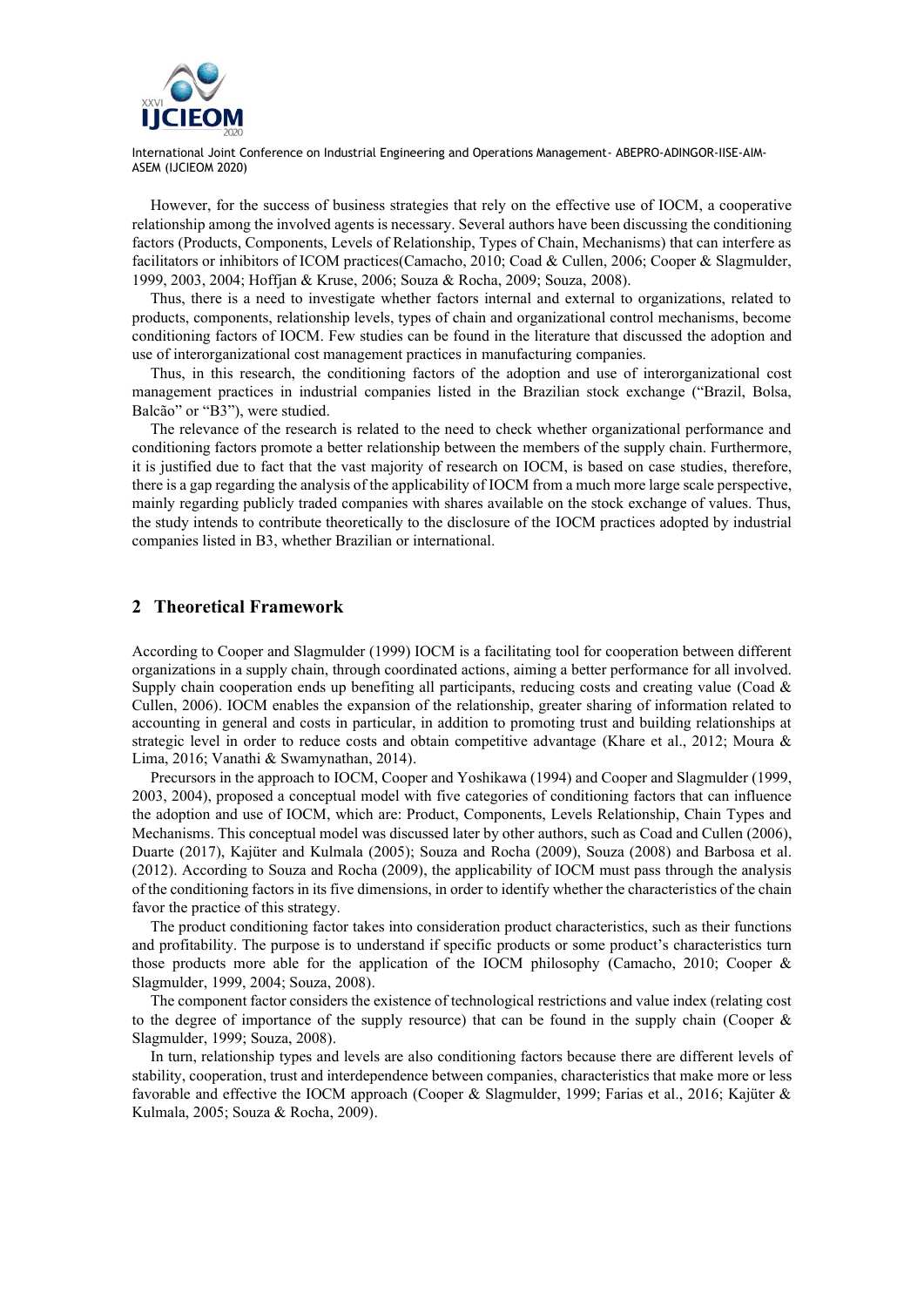

Supply chains can be classified is several types, namely, tyranny, oligarchy and democracy, which can provide greater or lesser efficiency in the application of IOCM, since in the case of a dominant focal company, it stands out the others (Cooper & Slagmulder, 1999; Souza & Rocha, 2009; Souza, 2008). Finally, there is the conditioning factor Mechanisms, which are related to planning and control instruments (trainers, disciplinarians and incentives) used to assist in the implementation of IOCM, with the aim of improving, guiding and encouraging the use of this approach (Farias et al., 2016).

# **3 Research Methodology**

The study population corresponds to 168 industrial companies listed in the Brazilian stock exchange, Brazil, Bolsa, Balcão - B3. The population was delimited considering that the industrial sector may be more conducive to the applicability of IOCM, since the sharing of information and collaborative cost management practices when designing products result in greater efficiency, reducing costs in the global chain, as stated by Cooper and Yoshikawa (1994). Finally, the sample size of this study comprises the data obtained through 33 responses from the controllers of industrial companies listed in B3.Five type of conditioning factors considered in this study namely, product factor, component factor, factor levels of relationships, factor types of chains and factor mechanisms. Within each of these dimensions, questions were asked to the controllers of the companies studied, aiming to identify the configuration of these factors in the analyzed companies. The questionnaire used, presented affirmative, objective and closed statements, evaluated using a five-point Likert scale, where 1 represents total disagreement and 5 total agreement. From the construct which was designed, it was possible to verify the perception of the level of adoption of Interorganizational Cost Management practices in the industrial companies listed in B3.

# **4 Data Analysis**

Initially, we sought to identify the level of adoption of interorganizational cost management practices in the companies surveyed, using factor analysis (see Table 1).

|                                                           |       | Initial eigenvalues       |              |                    |                           | Extraction sums of squared loads | Extraction of factors |          |          |          |  |
|-----------------------------------------------------------|-------|---------------------------|--------------|--------------------|---------------------------|----------------------------------|-----------------------|----------|----------|----------|--|
| Component                                                 | Total | $\frac{0}{0}$<br>Variance | % Cumulative | Total              | $\frac{0}{0}$<br>Variance | $\frac{0}{0}$<br>Cumulative      | Factor 1              | Factor 2 | Factor 3 | Factor 4 |  |
|                                                           | 4,231 | 26,447                    | 26,447       | 4,231              | 26,447                    | 26,447                           | 0,709                 | $-0,190$ | $-0.334$ | 0,370    |  |
| 2                                                         | 2,771 | 17,320                    | 43,767       | 2,771              | 17,320                    | 43,767                           | 0,259                 | 0,254    | $-0,267$ | 0,612    |  |
| 3                                                         | 2,365 | 14,783                    | 58,550       | 2,365              | 14,783                    | 58,550                           | 0,748                 |          | 0,191    | $-0,101$ |  |
| 4                                                         | 1,714 | 10,711                    | 69,261       | 1,714              | 10,711                    | 69,261                           | 0,736                 | 0,118    | 0,245    |          |  |
| 5                                                         | 1,046 | 6,538                     | 75,799       |                    |                           |                                  | 0.899                 |          |          | $-0.167$ |  |
| 6                                                         | 0,896 | 5,598                     | 81,397       |                    |                           |                                  | 0.815                 | 0,354    |          |          |  |
|                                                           | 0,770 | 4,813                     | 86,211       |                    |                           |                                  | 0,117                 | 0.695    |          | 0,198    |  |
| 8                                                         | 0,669 | 4,181                     | 90,391       |                    |                           |                                  |                       | 0.882    |          | 0,140    |  |
| 9                                                         | 0,421 | 2,630                     | 93,021       |                    |                           |                                  |                       | 0,151    | 0,257    | 0,632    |  |
| 10                                                        | 0,335 | 2,094                     | 95,115       |                    |                           |                                  | 0,445                 | 0.688    |          | 0,197    |  |
| 11                                                        | 0,248 | 1,552                     | 96,667       |                    |                           |                                  |                       | 0.859    | 0,106    |          |  |
| 12                                                        | 0,202 | 1,261                     | 97,928       |                    |                           |                                  | $-0.300$              | 0,154    |          | 0,647    |  |
| 13                                                        | 0,133 | 0,833                     | 98,761       |                    |                           |                                  |                       | $-0,508$ | 0,462    | 0,625    |  |
| 14                                                        | 0,107 | 0,667                     | 99,428       |                    |                           |                                  |                       |          | 0.887    |          |  |
| 15                                                        | 0,065 | 0,407                     | 99,836       |                    |                           |                                  | 0,103                 | 0,102    | 0.844    | 0,220    |  |
| 16                                                        | 0,026 | 0,164                     | 100,000      |                    |                           |                                  | 0,359                 | 0,399    | 0,472    | $-0,237$ |  |
| Kaiser-Meyer-Olkin measure of sampling adequacy.<br>0,468 |       |                           |              |                    |                           |                                  |                       |          |          |          |  |
|                                                           |       |                           |              | Approx. Chi-square |                           |                                  | 321,372               |          |          |          |  |
| Bartlett's sphericity test                                |       |                           |              |                    | df                        |                                  |                       | 120      |          |          |  |
|                                                           |       |                           |              |                    | Sig.                      |                                  |                       | $0.000*$ |          |          |  |

Source: Research data.

The results obtained through the Kaiser-Meyer-Olkin (KMO) and Bartlett tests, suggest their adequacy regarding the use of Factor Analysis. According to the criteria established by Kaiser, we selected the four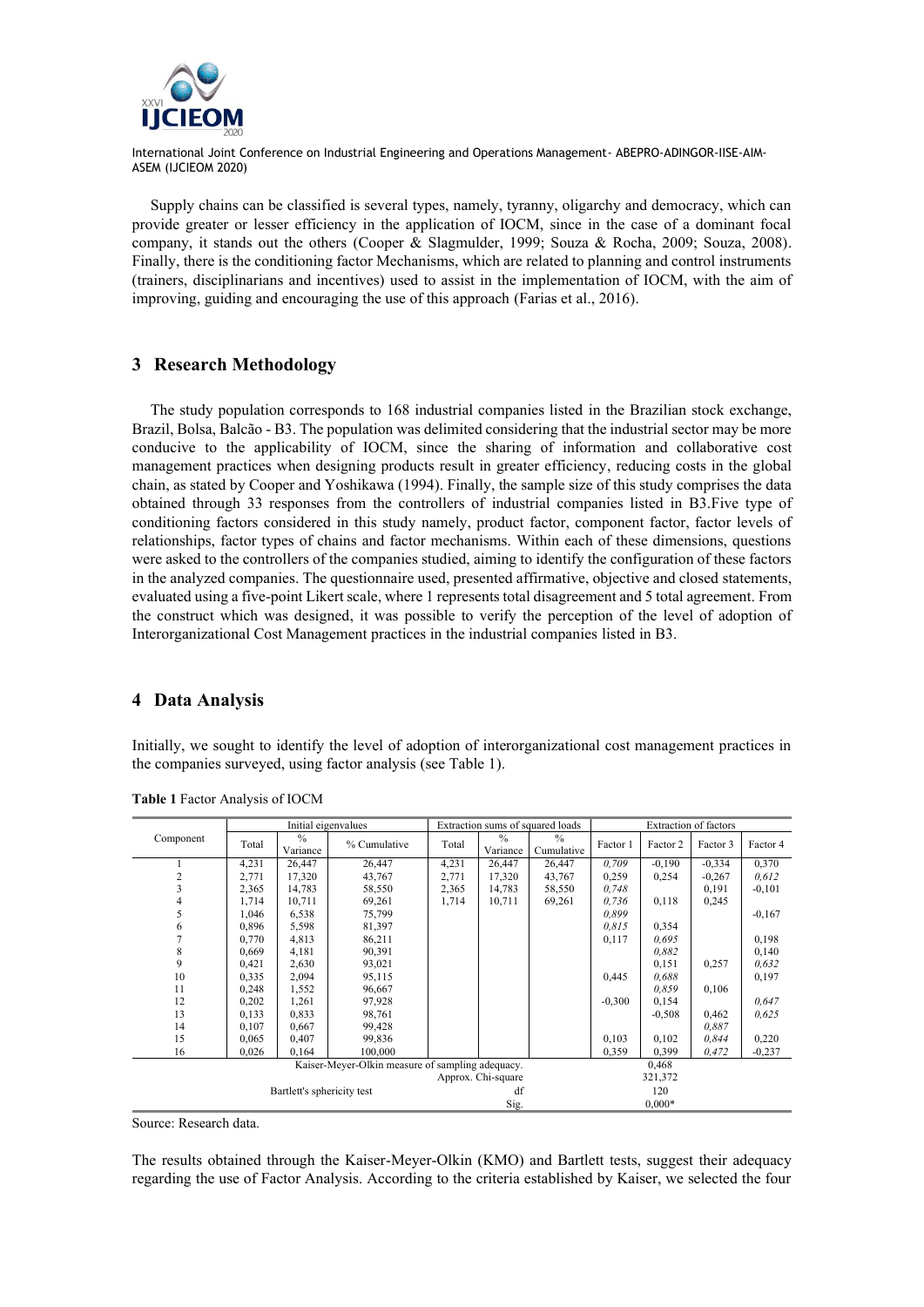

factors that together can explain 69.26% of the data variance, indicating the correct adequacy of the adjusted data

For the reduction in four factors, a series statements were grouped according to the approach of Hair et al. (2009), who emphasizes the importance of the composition of the factors through the union of questions that demonstrate a minimum factor load of 0.75.

According to the results obtained, 4 factors that explain the use of interorganizational cost management practices will be considered: Factor 1 called Focal Company Cost Management, Factor 2, called Cost Management for Process Improvement, Factor 3, called Cost Management Globally in the Supply Chain, and Factor 4, called Cost Management Sharing Between Buyer and Supplier.

To meet the objective of the study, the cluster formation technique was used, with the purpose of grouping companies that make greater use or less use of IOCM practices as shown in Table 2.

| Cond.<br>Factors $\setminus$ | Cost management made by the<br>focal company |                             |         | Improvement of Cost Management<br>Processes |                             |         | Use of the Global Chain for Cost<br>Management |                             |         | Interorganizational Sharing for<br>Cost Management |                          |         |
|------------------------------|----------------------------------------------|-----------------------------|---------|---------------------------------------------|-----------------------------|---------|------------------------------------------------|-----------------------------|---------|----------------------------------------------------|--------------------------|---------|
| <b>IOCM</b><br>approaches    | Cluster<br>1<br>$n=4$                        | Cluster 2<br>$n=29$         | Teste t | Cluster 1<br>$n=4$                          | Cluster 2<br>$n = 29$       | Teste t | Cluster 1<br>$n=16$                            | Cluster 2<br>$n=17$         | Teste t | Cluster 1<br>$n = 22$                              | Cluster 2<br>$n=11$      | Teste t |
| Factor 1                     | Less<br>Use<br>mean<br>3,38                  | Greater<br>Use mean<br>3,92 | Sig.    | Less Use<br>mean<br>3,50                    | Greater<br>Use mean<br>3,75 | Sig.    | Less Use<br>mean<br>3,06                       | Greater<br>Use mean<br>3,09 | Sig.    | Greater<br>Use mean<br>3,03                        | Less Use<br>mean<br>3,10 | Sig.    |
| Q1                           | 3,00                                         | 3,45                        | 0,806   | 3,00                                        | 3,45                        | 0,806   | 3,19                                           | 3,59                        | 0,421   | 3,41                                               | 3,36                     | 0,114   |
| O <sub>2</sub>               | 3,00                                         | 3,38                        | 0,784   | 3,00                                        | 3,38                        | 0,784   | 3,19                                           | 3,47                        | 0,134   | 3,56                                               | 2,91                     | 0,218   |
| Q3                           | 3,50                                         | 3,48                        | 0,861   | 3,50                                        | 3,48                        | 0,861   | 3,44                                           | 3,53                        | 0,871   | 3,41                                               | 3,64                     | 0,396   |
| O <sub>4</sub>               | 2,75                                         | 3,24                        | 0,856   | 2,75                                        | 3,24                        | 0,856   | 3,06                                           | 3,29                        | 0,574   | 3,18                                               | 3,18                     | 0,269   |
| Factor 2                     | Less<br>Use                                  | Greater<br>Use              | Sig.    | Less Use                                    | Greater<br>Use              | Sig.    | Less Use                                       | Greater<br>Use              | Sig.    | Greater<br>Use                                     | Less Use                 | Sig.    |
| Q5                           | 3,00                                         | 3,10                        | 0,840   | 2,50                                        | 3,17                        | 0,530   | 3,31                                           | 2,88                        | 0,329   | 3,09                                               | 3,06                     | 0.085   |
| Q <sub>6</sub>               | 3,00                                         | 3,66                        | 0,463   | 3,25                                        | 3,62                        | 0,748   | 3,63                                           | 3,53                        | 0,449   | 3,86                                               | 3,00                     | 0.003   |
| Factor 3                     | Less<br>Use                                  | Greater<br>Use              | Sig.    | Less Use                                    | Greater<br>Use              | Sig.    | Less Use                                       | Greater<br>Use              | Sig.    | Greater<br>Use                                     | Less Use                 | Sig.    |
| Q7                           | 3,250                                        | 2,655                       | 0,269   | 3,25                                        | 2,66                        | 0,269   | 2,50                                           | 2,94                        | 0,156   | 3,09                                               | 2,00                     | 0.026   |
| Q8                           | 2,250                                        | 2,724                       | 0,081   | 2,50                                        | 2,69                        | 0,901   | 2,69                                           | 2,65                        | 0,244   | 2,86                                               | 2,27                     | 0.080   |
| O <sub>9</sub>               | 3,500                                        | 3,828                       | 0,515   | 4,00                                        | 3,76                        | 0.036   | 3,69                                           | 3,88                        | 0,818   | 3,82                                               | 3,73                     | 0.007   |
| $\rm Q10$                    | 2,750                                        | 3,241                       | 0,203   | 2,25                                        | 3,31                        | 0,862   | 3,50                                           | 2,88                        | 0,687   | 3,05                                               | 3,46                     | 0.016   |
| Q11                          | 4,000                                        | 3,379                       | 0.003   | 3,75                                        | 3,42                        | 0,139   | 3,50                                           | 3,41                        | 0,977   | 3,59                                               | 3,18                     | 0.037   |
| O12                          | 3,750                                        | 3,966                       | 0.038   | 4,00                                        | 3,93                        | 0,574   | 3,75                                           | 4,19                        | 0,181   | 3,96                                               | 3,91                     | 0.009   |
| $_{\rm Q13}$                 | 4,000                                        | 3,483                       | 0.002   | 3,50                                        | 3,55                        | 0,284   | 3,75                                           | 3,35                        | 0,313   | 3,36                                               | 3,91                     | 0.000   |
| Q14                          | 4,250                                        | 4,172                       | 0,509   | 4,50                                        | 4,14                        | 0,050   | 4,13                                           | 4,24                        | 0,107   | 4,14                                               | 4,27                     | 0,082   |
| O15                          | 4,250                                        | 4,138                       | 0,319   | 4,25                                        | 4,14                        | 0,319   | 4,13                                           | 4,18                        | 0,425   | 4,09                                               | 4,37                     | 0.011   |
| Q16                          | 3,750                                        | 3,586                       | 0,301   | 3,75                                        | 3,59                        | 0,301   | 3,44                                           | 3,77                        | 0.003   | 3,64                                               | 3,55                     | 0,710   |
| O17                          | 2,500                                        | 2,586                       | 0,927   | 3,25                                        | 2,48                        | 0,740   | 2,69                                           | 2,47                        | 0.099   | 2,55                                               | 2,64                     | 0,488   |
| Q18                          | 3,750                                        | 4,000                       | 0,305   | 4,25                                        | 3,93                        | 0,410   | 3,88                                           | 4,06                        | 0.092   | 4,09                                               | 3,73                     | 0,024   |
| O <sub>19</sub>              | 2,000                                        | 2,138                       | 0,185   | 1,75                                        | 2,17                        | 0,850   | 2,25                                           | 2,00                        | 0,010   | 2,09                                               | 2,18                     | 0,456   |
| Q20                          | 3,500                                        | 3,793                       | 0,744   | 3,50                                        | 3,79                        | 0,744   | 3,56                                           | 3,94                        | 0.001   | 3,91                                               | 3,46                     | 0.009   |
| Q <sub>21</sub>              | 4,000                                        | 3,931                       | 0,327   | 4,00                                        | 3,93                        | 0,327   | 3,81                                           | 4,06                        | 0,031   | 3,96                                               | 3,91                     | 0,369   |
| Q22                          | 3.500                                        | 3,828                       | 0.245   | 3,50                                        | 3,83                        | 0.245   | 3,88                                           | 3,71                        | 0,555   | 4.00                                               | 3,36                     | 0.000   |
| Q23                          | 4,000                                        | 4,069                       | 0,263   | 4,00                                        | 4,07                        | 0,263   | 4,06                                           | 4,05                        | 0,932   | 4,05                                               | 4,09                     | 0,324   |
| Q24                          | 2,750                                        | 3,207                       | 0,032   | 3,00                                        | 3,17                        | 0,652   | 3,44                                           | 2,88                        | 0,214   | 3,09                                               | 3,27                     | 0,906   |
| Factor 4                     | Less<br>Use                                  | Greater<br>Use              | Sig.    | Less Use                                    | Greater<br>Use              | Sig.    | Less Use                                       | Greater<br>Use              | Sig.    | Greater<br>Use                                     | Less Use                 | Sig.    |
| Q25                          | 1,75                                         | 2,17                        | 0,679   | 2,25                                        | 2,10                        | 0,000   | 2,13                                           | 2,12                        | 0,450   | 2,23                                               | 1,91                     | 0,103   |
| Q26                          | 3,00                                         | 3,59                        | 0,170   | 3.00                                        | 3,59                        | 0,170   | 3,69                                           | 3,53                        | 0,446   | 3,64                                               | 3,27                     | 0.056   |
| Factor 5                     | Less<br>Use                                  | Greater<br>Use              | Sig.    | Less Use                                    | Greater<br>Use              | Sig.    | Less Use                                       | Greater<br>Use              | Sig.    | Greater<br>Use                                     | Less Use                 | Sig.    |
| Q27                          | 3,00                                         | 3,10                        | 0,609   | 3,50                                        | 3,03                        | 0,664   | 3,44                                           | 2,77                        | 0,243   | 2,96                                               | 3,36                     | 0,247   |
| Q28                          | 3,00                                         | 3,31                        | 0,836   | 3,00                                        | 3,31                        | 0,836   | 3,25                                           | 3,29                        | 0,421   | 3,41                                               | 3,00                     | 0,163   |
| Q29                          | 3,75                                         | 3,17                        | 0,033   | 3,25                                        | 3,24                        | 0,701   | 3,19                                           | 3,29                        | 0,185   | 3,50                                               | 2,73                     | 0.020   |
| Q30                          | 2,75                                         | 2,45                        | 0,958   | 2,75                                        | 2,45                        | 0,958   | 2,56                                           | 2,41                        | 0,446   | 2,73                                               | 2,00                     | 0,323   |

**Table 2** Relationship between the conditioning factors and IOCM approaches

\* Factor 1 - Product; Factor 2 - Components; Factor 3 - Relationship Levels; Factor 4 - Chain types; Factor 5 - Mechanisms. Source: Research data.

Therefore, each factor was grouped into two clusters. In each group, we sought to verify whether the companies in cluster 1 (less use of the factor) in relation to the companies in cluster 2 (greater use of the factor) have different perceptions about the conditioning factors.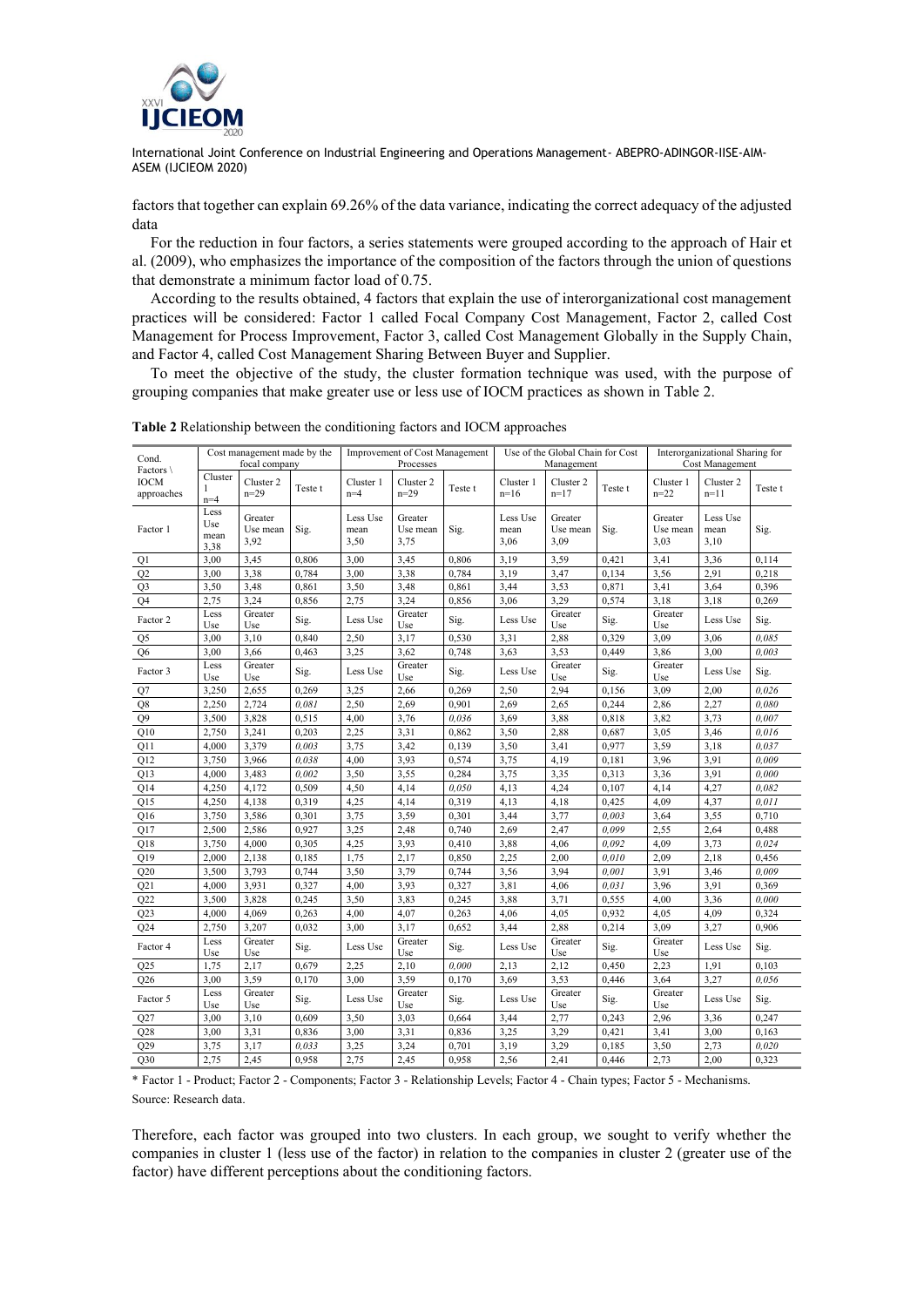

#### *4.1 Cost Management at the Focal Company*

The results show that the interorganizational cost conditioning factors related to the Product, Types of Chain and Component did not present statistically significant differences due to the Cost Management made by the Focal Company. However, in the conditioning factor Relationship Levels, some statistically significant differences were found at the levels of 5% and 10%, for example: in companies with greater use of Cost Management by the Focal Company, there is a greater perception that suppliers share cost information in the negotiations (0.081), business with the main supplier has a long-term duration (0.038), and the certainty that the main supplier performed its work correctly (0.032). The findings are consistent with those of Caglio (2018), Cooper and Slagmulder (2004), Farias et al. (2016), Kajüter and Kulmala (2005) and Souza and Rocha (2009) who state that it is necessary to seek partnerships with other suppliers.

Accordingly, the results found in the conditioning factor Relationship Levels corroborate the findings of Gadde et al. (2010), who emphasize that operational efficiency of IOCM can be improved, namely, through two generic strategies which are managing a higher number of suppliers, and a deeper relationship with important or key suppliers.

As Souza and Rocha (2009) point out, the trust among organizations can be linked to the behavior established between them, in which one seeks to know the other, through the attitudes, information and transactions made. On the other hand, a stability in these relationships can be observed, which is originated by the commitment assumed between both parties, which directly influences its sustainability in the long run, highlighting a positive association as verified in the study of Caglio (2018). In this way, it can be inferred that the conditioning factor Relationship Levels facilitates the application of IOCM (Windolph & Moeller, 2012).

On the other hand, it appears that situations with less use of Cost Management by the Focal Company result in purchases with high representativeness in the billing of the main suppliers (0.003), and the main supplier wants the best for the company even if does not directly benefit from that  $(0.002)$ .

In relation to the conditioning factor Mechanisms, the findings indicate that when suppliers promote training involving company's employees of the focal company they perform to a lesser extent Cost Management (0.033) and inhibiting GCI practices. Such findings corroborate those found by Farias et al. (2016), Fayard et al. (2012), Kajüter and Kulmala (2005) and Ylä-Kujala et al. (2018), in which the conditioning factor Mechanisms can inhibit the use of IOCM practices. As a justification for this, can be the informality in the relationship or the absence of mechanisms that regulate the existing partnership between the organization and suppliers, which can contribute to the inhibition of interorganizational cost management practices.

#### *4.2 Cost Management for Processes Improvements*

The results show also that the interorganizational cost conditioning factors related to the Product, Component and Mechanisms did not show statistically significant differences due to the improvement in the cost management processes. The results indicate that there is a greater perception of constant monitoring in competitors' prices  $(0.036)$ , that the main supplier performs its activities correctly  $(0.050)$ , and that in the supply chain there is only one company that dominates the chain as a whole (0.000).

It is verified the importance of the companies to use practices that improve the processes related to the management of the costs, considering that IOCM does not appear in a random way. It involves a cooperative information management system that involves other organizations present in the value chain (Moura & Lima, 2016).

As Kajüter and Kulmala (2005) and Souza and Rocha (2009) point out, with the correct application of IOCM, it is possible to improve the management process, in which constant monitoring of competitors' processes and the existence of domination in the supply chain contribute to the sharing of information related to costs and other accounting data, aimed at the entire production chain, through strategic cost management.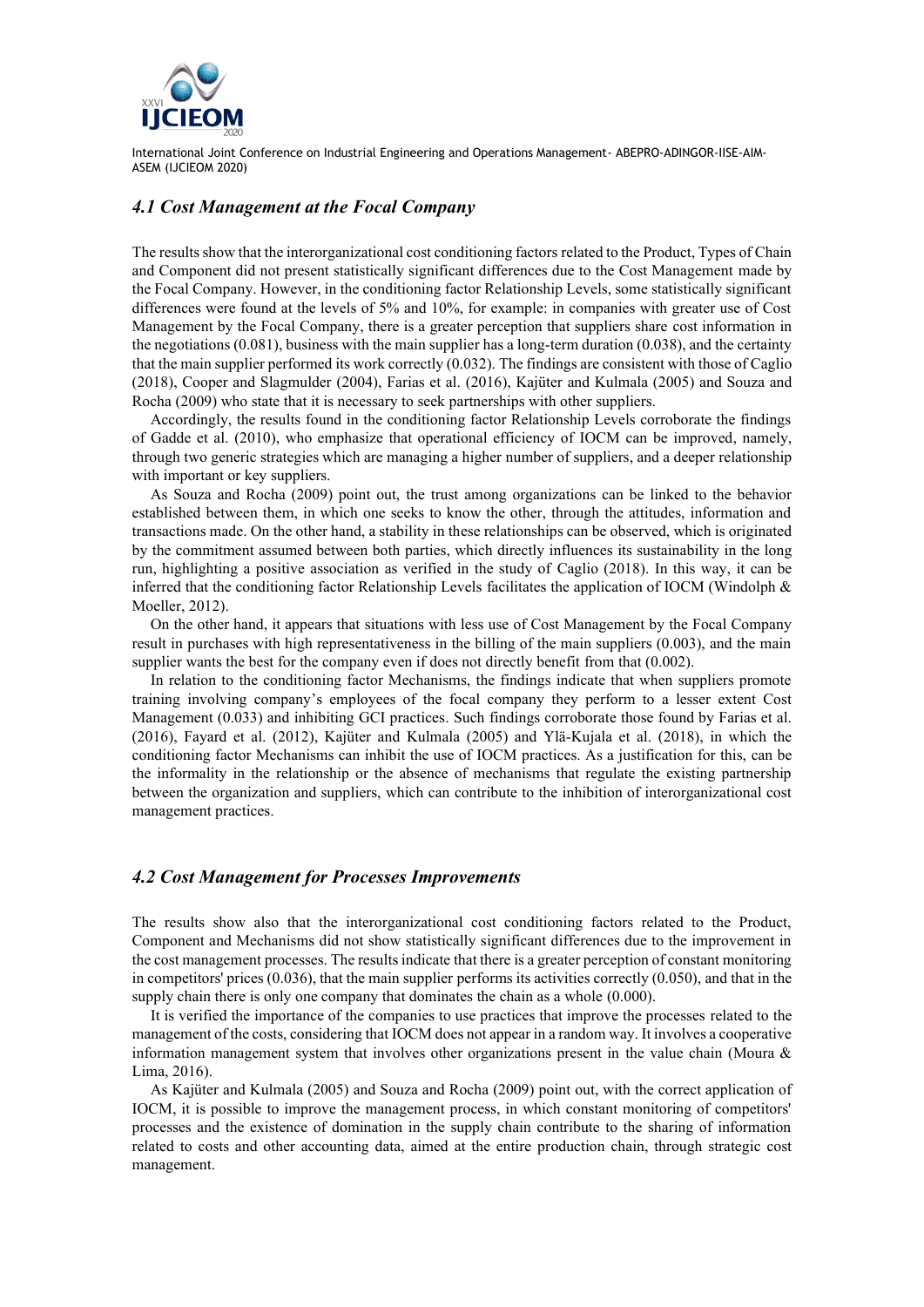

However, it can be observed that even companies conditioned to a lower use of Improvement in Cost Management Processes have a perception of monitoring competitors and the existence of a company that dominates the supply chain, each company inserted in this link seeks self-interest, which corroborates the findings of Kajüter and Kulmala (2005), who point out that companies are not willing to adapt their cost accounting systems according to the requirements to participate in the network. In this context, the applicability of IOCM to leverage its strategies and increase revenue individually may not be sufficient, given that its performance may depend on other factors that will influence its efficiency (Souza & Rocha, 2009).

# *4.3 Cost Management Globally in the Supply Chain*

In the Global Chain for Cost Management cluster, the conditioning factors Product, Components, Types of Chain and Mechanisms do not predict improvement factors in the cost management processes. It is observed that the results indicate that there is trust in the relationship with suppliers if they need assistance in times of difficulty (0.003), trust the competence of the supplier to achieve successful projects linked to the organization (0.092), verify a sense of justice in the relationship established with suppliers (0.001) and believe in the technical capacity of the supplier in fulfilling expected activities (0.031).

On the other hand, it is noticed that organizations that make less use of the Global Chain for Cost Management, perceive that their suppliers would have opportunistic actions in view of their performance in this collaborative network (0.099), seeking to obtain individual advantages, without mutual favor with the collaborative chain (0.010), confirming the results of Kajüter and Kulmala (2005). However, empirical evidence indicates that the partnership and the relationships originated, eventually succumb, from the moment when the mutual benefits are no longer seen by the members of the value chain (Cooper  $\&$ Slagmulder, 1999; Kajüter & Kulmala, 2005; Souza, 2008).

# *4.4 Sharing of Cost Management Between Buyer and Supplier*

The conditioning factor of interorganizational costs Product did not show significant differences due to the Interorganizational Sharing for Cost Management. However, in the conditioning factor Components, some statistically significant differences were found, such as: in companies with greater use of interorganizational sharing, there is a greater perception that the technology used in the elaboration of their products must be kept confidential, thus, there is not a need to demonstrate it to suppliers (0.003) and that the products are exclusive (0.085). For Fayard et al. (2012) and Caglio (2018) sharing of information promotes cooperation between organizations and has positive effects in the planning and control of organizational goals, being essential to enable IOCM practices.

In the conditioning factor Relationship Levels, there are statistical differences regarding companies that make greater use of interorganizational cost sharing. Furthermore, it is seen that companies that make greater use of interorganizational cost sharing have greater confidence in their suppliers (0.011), which makes it possible to infer that these organizations are more likely to take risks, to reduce their costs and uncertainties in the face of market(Azfar et al., 2014; Fayard et al., 2012; Kajüter & Kulmala, 2005).

Thus, trust requires time to develop. Cooper and Slagmulder (2004), Fayard et al. (2012) and Caglio (2018) argue that trust developed through effective communication is an important resource that can lead to competitive advantage for both partners in an interorganizational relationship and an important prerequisite for IOCM practices.

On the other hand, organizations that make less use of Interorganizational Cost Sharing perceive that they would have difficulties to change the main supplier if there was a need for such action (0.016), they see the main supplier as the one who wants the best for the company, even if this does not directly benefit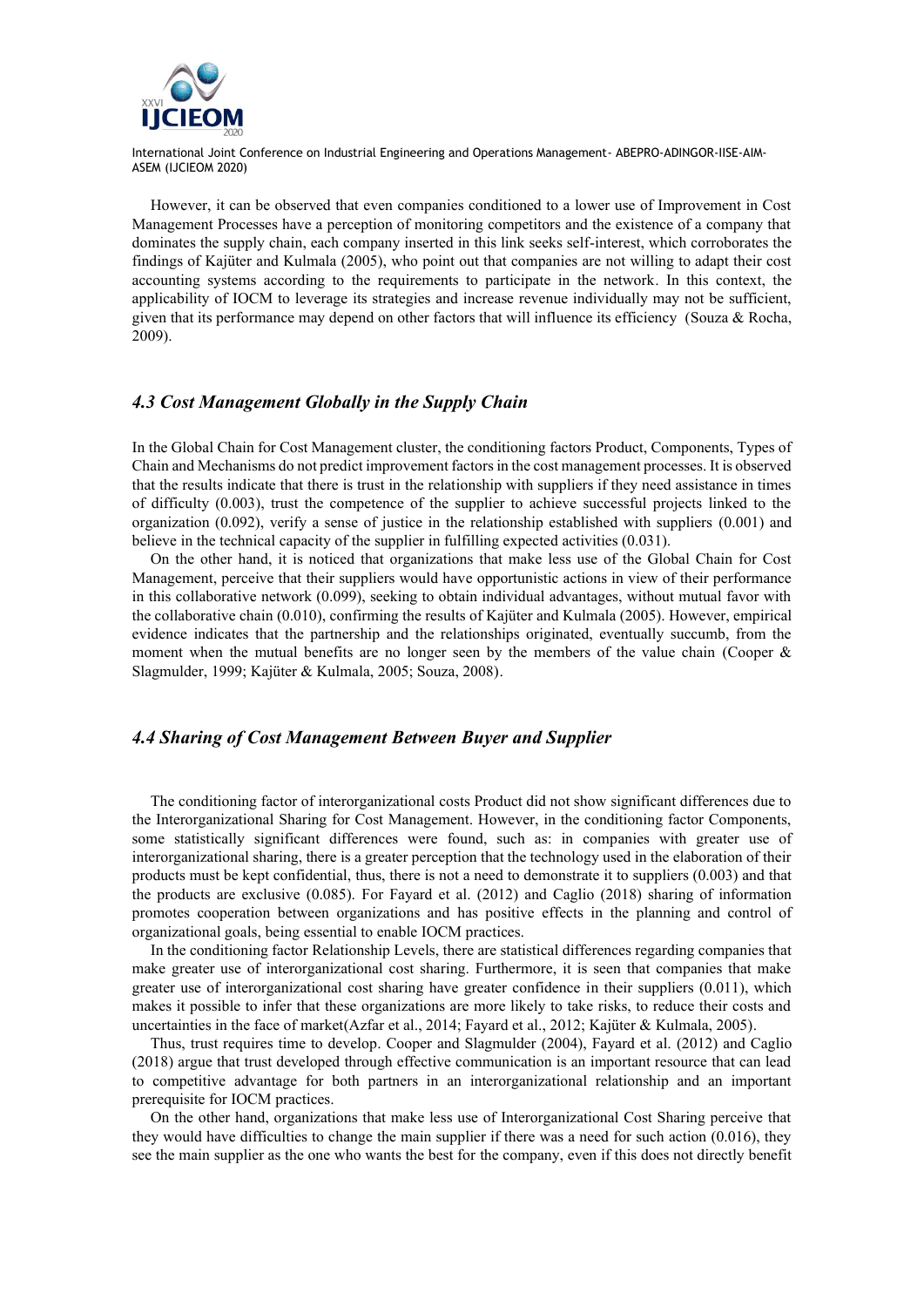

the supplier  $(0.000)$ ; that the main supplier performs its activities correctly  $(0.082)$ , and that the main supplier behaves truly in the relationships with buyers (0.011).

Regarding the conditioning factor Types of Chain, statistical differences were found with respect to organizations that make greater use of interorganizational cost sharing, a great deal of negotiation power with suppliers is perceived (0.056). The findings corroborate those of Kajüter and Kulmala (2005) and Romano and Formentini (2012), who show that in order to achieve success in the use of IOCM, it is necessary that the purchasing sector of organizations increase the use of collaboration mechanisms within the supply chain, drafting cooperation agreements between them, which influences the bargaining power of companies vis-à-vis the market (Farias et al., 2016).

It is observed in the conditioning factor of interorganizational costs Mechanisms, that the statistical differences found are related to companies that make greater use of interorganizational cost sharing, in which it is noticed that suppliers promote training involving the employees of the responding organizations (0.020). In this sense, it can be inferred that there is a concern and use of IOCM in this relationship, since the main reason for mutual cooperation is cost reduction, with no other reasons that limit the sharing of information from one organization to another, for example (Coad & Cullen, 2006; Cooper & Slagmulder, 2004). Thus, it confirms the results of previous research, such as Kajüter and Kulmala (2005) and Seal et al. (1999), that simple cost accounting and weak cost data are obstacles to the adoption of IOCM practices. It is necessary to adopt cooperative approaches by supply chain partners, based on the understanding that the cost of a company is relevant to the overall competitiveness of the supply chain.

## **5 Conclusions**

The objective of this study was to identify differences in the characteristics of organizations and conditioning factors due to the adoption of interorganizational cost management practices in industrial companies listed in B3. To this end, a descriptive research was carried out, with a quantitative approach and characterized as a survey or survey for data collection. The sample consisted of 33 industrial companies listed on B3.

The results obtained in this research contribute by pointing out differences regarding the perception of the conditioning factors of IOCM practices. The relevance of interorganizational relations for the management of interorganizational costs is highlighted, as evidenced by the level of relationship, in which establishing partnerships with suppliers will contribute to operational efficiency; as well as, the importance of information sharing between companies in the supply chain, which provides greater trust and more stable relationships, contributing to the application of IOCM and favoring everyone involved in the supply chain.

As for the conditioning mechanisms, this presents itself as a possible inhibitor of cost management practices. It was observed that the lack of formality in the relations exercised by the organizations, becomes a preponderant factor for this, considering that mechanisms that regulate these relations bring security and benefits to those involved, in which both will have protection in the negotiations carried out, aiming at better quality and lower cost. Thus, there is a need in such companies to use tools that contribute to a significant improvement in management, in order to monitor the processes of the entire value chain and also competitors and seek dominance in the supply chain which implies sharing cost information and a high efficiency in management.

Among the limitations of this study, we can mention the difficulties in obtaining data through a survey, which leads to the need for different approaches and strategies for collecting information, enabling more robust statistical tests.

Therefore, considering the importance of the topic in organizations that intend to remain competitive and profitable, this study can be extended to all companies listed on the Brazilian stock exchange. In addition, the influence of Interorganizational Cost Management on the financial performance and market value of companies can be also studied.